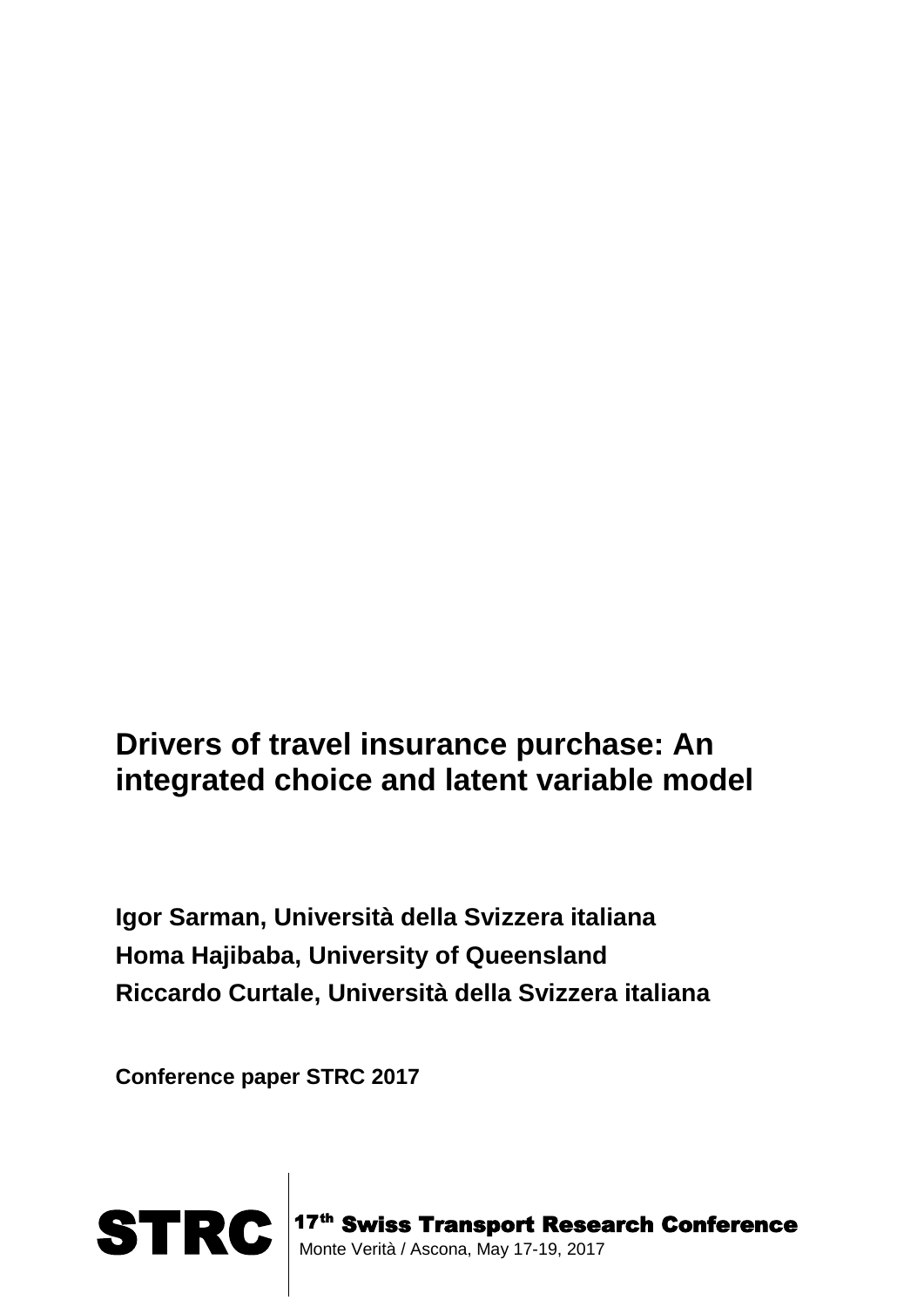## **Drivers of travel insurance purchase: An integrated choice and latent variable model**

*\_\_\_\_\_\_\_\_\_\_\_\_\_\_\_\_\_\_\_\_\_\_\_\_\_\_\_\_\_\_\_\_\_\_\_\_\_\_\_\_\_\_\_\_\_\_\_\_\_\_\_\_\_\_\_\_\_\_\_\_\_\_\_\_\_\_\_\_\_\_\_\_\_\_\_\_\_\_\_\_\_\_\_\_\_\_\_\_\_\_\_\_\_\_*

Corresponding author:

Igor Sarman Università della Svizzera italiana Lugano (Switzerland)

Phone: 0041 58 666 4790 email: igor.sarman@usi.ch

First draft - April 2017

## **Abstract**

This article investigates individual insurance purchase decisions in a leisure travel context using an Integrated Choice and Latent Variable model. The determinants adopted in the model are a mix of socio-demographic covariates, travel behaviour and personality characteristics. In tourism research, the topic remains unexplored despite its relevance. In fact, risk perceptions affect all phases of a tourist experience and are diversified in terms of chance and consequences. In this sense, travel insurance functions as full or partial reimbursement to cover the consequences of negative events. Most importantly, the role of personality traits is crucial considering the relevance in modern marketing and communication practices. Survey data collected in Australia, Canada, the United Kingdom, and the United States of America are considered for analysis.

### **Keywords**

travel insurance - leisure trips - personality traits - latent variables - choice modelling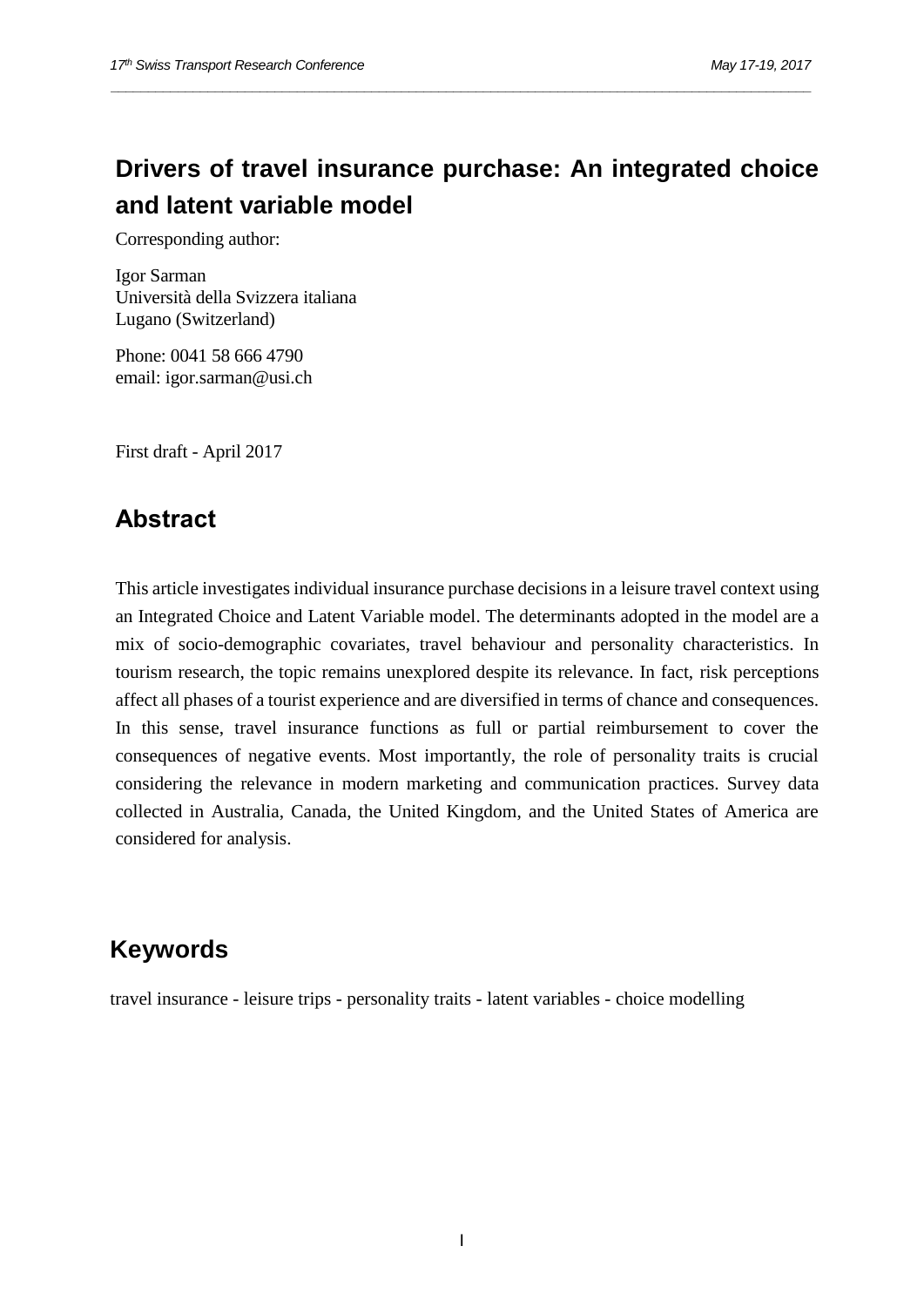## **1. Introduction**

Holiday purchases, like any other purchase, involve risk. When facing a potential undesired situation (whatever its likelihood or consequences), travellers tend to engage in different riskreduction strategies in an attempt to reduce risks. Risk-reduction strategies include obtaining information from travel brochures, friends and family; buying travel insurance; and getting vaccinations (Mitchell & Vassos, 1997). Travel insurance purchase is the most important risk reduction method (Lo, Cheung & Law, 2002; Mitchell & Vassos, 1998) and is becoming even more important with the increasing number of people travelling internationally and independently (Leggat & Leggat, 2002a).

*\_\_\_\_\_\_\_\_\_\_\_\_\_\_\_\_\_\_\_\_\_\_\_\_\_\_\_\_\_\_\_\_\_\_\_\_\_\_\_\_\_\_\_\_\_\_\_\_\_\_\_\_\_\_\_\_\_\_\_\_\_\_\_\_\_\_\_\_\_\_\_\_\_\_\_\_\_\_\_\_\_\_\_\_\_\_\_\_\_\_\_\_\_\_*

Despite the topicality of the matter in the modern tourism market, travel insurance purchase behaviour and its determinants have not been subject of extensive study in dedicated literature so far. The present paper aims at investigating individual travel insurance purchase behaviour and the impact of several determinants on insurance-related decisions is assessed. In particular, three sets of determinants are adopted as explanatory variables: individual socio-demographic characteristics, travel-related attributes and personality traits. The current study proposes a quantitative analysis based on survey data collected from international respondents. The modelling framework relies on an Integrated Choice and Latent Variable model (or Hybrid Choice model) which allows to investigate the role of latent constructs (in our specific case personality traits) on individual choice behaviour; moreover, the modelling approach specifically takes into consideration the causal relationship between individual sociodemographic variables and unobserved traits.

## **2. Data and modelling**

#### **2.1 Data and sample description**

Survey data ( $N = 1349$ ) collected in Australia, Canada, the United Kingdom, and the United States of America are used (Hajibaba et al., 2015). The sample is mainly made up of male respondents (54%) and the average age is 42.6 years. The distribution concerning the place of origin of participants is relatively equal among Australia, Canada and the USA participants while the UK respondents account for less than 20% of the sample. Almost half of respondents (45.4%) reported university level of education and 73% work full-time. The average yearly income is 49.690AUD. Of all respondents, 41.7% usually purchase a travel insurance. The proportion of travel insurance purchase varies in a substantive manner among the four nationalities: for Australia, Canada and the UK the proportion of insurance purchase is 51.8%, 50.3% and 53.0% respectively while for the USA respondents this proportion is just 12.8%. In terms of travel companionship, most of respondents reported that they usually travel with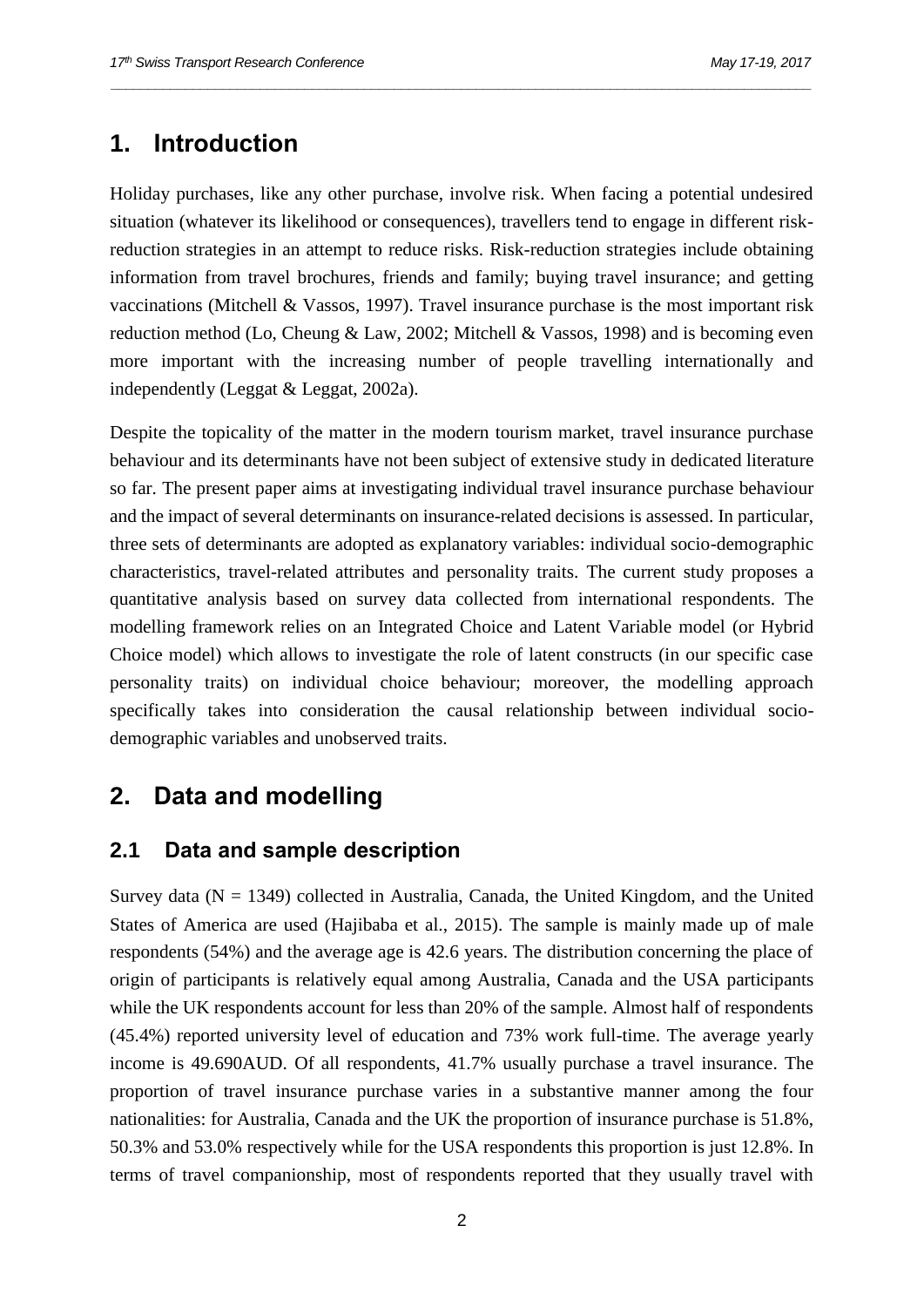partner  $(41.8\%)$  or with family  $(28.6\%)$ . Travel planning is mostly done on one's own  $(41.1\%)$ ; those who typically share the travel planning process do it with the help of family members (38.2%), a travel agent (21.9%) or friend (10.2%).

*\_\_\_\_\_\_\_\_\_\_\_\_\_\_\_\_\_\_\_\_\_\_\_\_\_\_\_\_\_\_\_\_\_\_\_\_\_\_\_\_\_\_\_\_\_\_\_\_\_\_\_\_\_\_\_\_\_\_\_\_\_\_\_\_\_\_\_\_\_\_\_\_\_\_\_\_\_\_\_\_\_\_\_\_\_\_\_\_\_\_\_\_\_\_*

#### **2.2 Methodology and model description**

A discrete choice model (Train, 2003) on revealed preference (RP) data is applied. In particular, a logit model integrated with latent variables - Hybrid Choice model (Walker, 2001) – is adopted to analyse the influence of tourists' personality traits on insurance purchase behaviour. Discrete choice modelling has been commonly adopted by tourism scholars in the last years with the purpose of investigating individual behaviour and choices in contexts of discrete and mutually exclusive alternatives (Araña and León, 2008; Masiero et al., 2016; Hasan-Basri and Karim, 2016). Hybrid Choice modelling is a common methodology in several fields of study but only few examples can be found in tourism literature to date (Fleischer et al, 2012; Sarman et al, 2015).

In our specific case, the variable of interest identifies individuals who answered yes to the question: "Do you typically buy trip insurance when making travel reservation?" (yes  $= 1$ , no  $= 0$ ). Socio-demographic characteristics (income, age, gender, nationality, working position, level of education) and trip-related attributes (travel company, number of outbound trips, share of long trips, travel planning behavior) are adopted as choice predictors. In addition we hypothesize that that there are some non-observable characteristics of the respondents that could determine their behaviour. Such unobservable constructs can be measured through psychographic items, the level of which is supposed to be a manifestation of a higher or lower level of the latent variable itself. In our case, two personality traits, have been used as predictors of the insurance purchase behaviour choice: conscientiousness and neuroticism. In order to consider such latent constructs as choice predictors, it is necessary to jointly estimate individual choices and responses to the attitudinal questions. The overall model is estimated adopting the simulated maximum likelihood method (Train, 2009).

#### **3. Preliminary results**

The estimation process is being finalized and full results will be available for presentation at the conference.

#### **4. Conclusions**

This article assessed the relationship between individual personality traits and travel insurance purchase behaviour. In order to pursue research objectives a dataset from a sample of international respondents was used and a Hybrid Choice model was designed and estimated.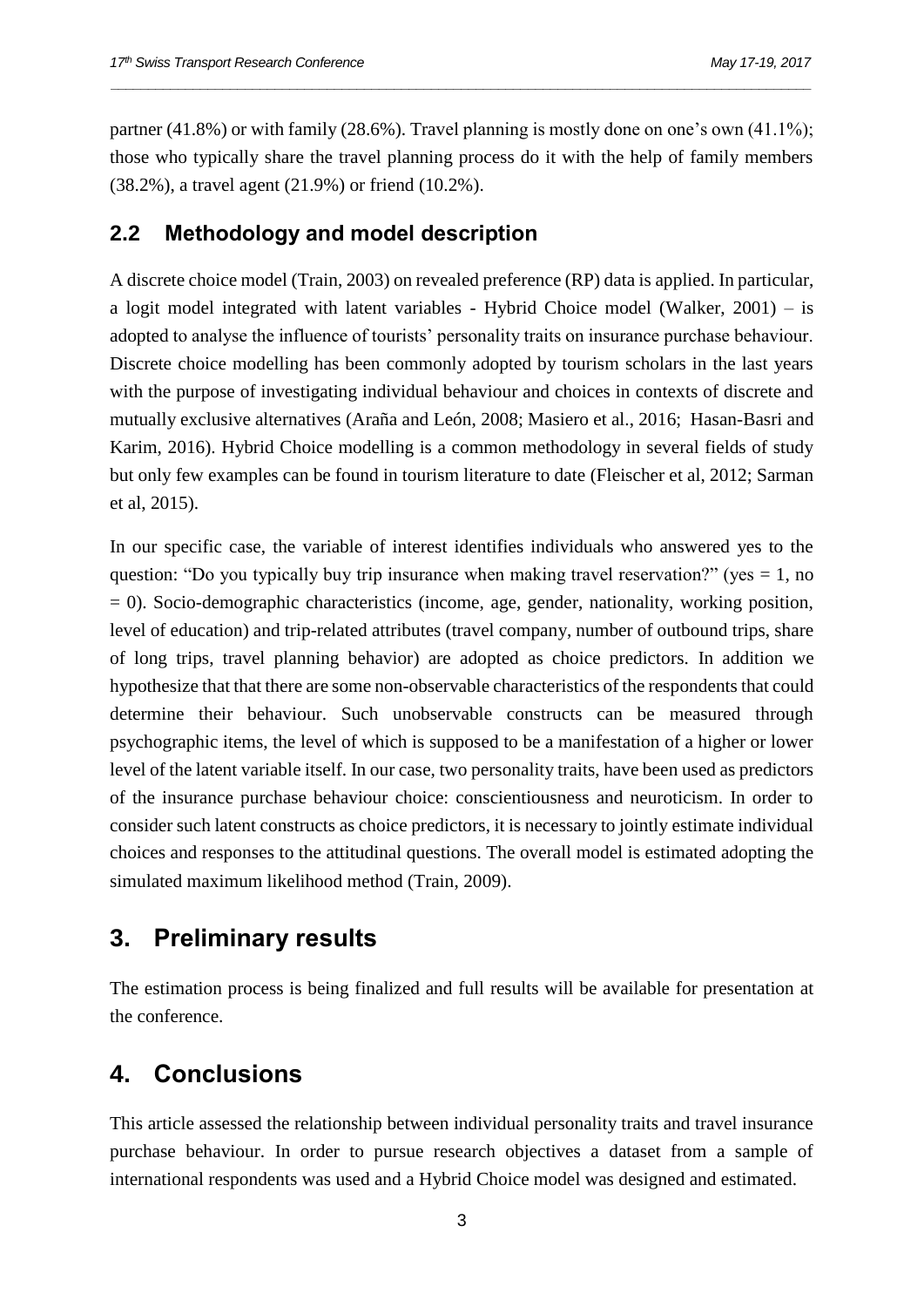This study contributes to the literature stream dealing with travel risk perception, uncertainty evaluation and strategies aimed at reducing risk or the consequences of negative events and adopts a consolidate methodology that finds regular application in many study fields. The theoretical setting and empirical results presented in this article may give the community some hints for future discussions and possibly a cue for further research.

*\_\_\_\_\_\_\_\_\_\_\_\_\_\_\_\_\_\_\_\_\_\_\_\_\_\_\_\_\_\_\_\_\_\_\_\_\_\_\_\_\_\_\_\_\_\_\_\_\_\_\_\_\_\_\_\_\_\_\_\_\_\_\_\_\_\_\_\_\_\_\_\_\_\_\_\_\_\_\_\_\_\_\_\_\_\_\_\_\_\_\_\_\_\_*